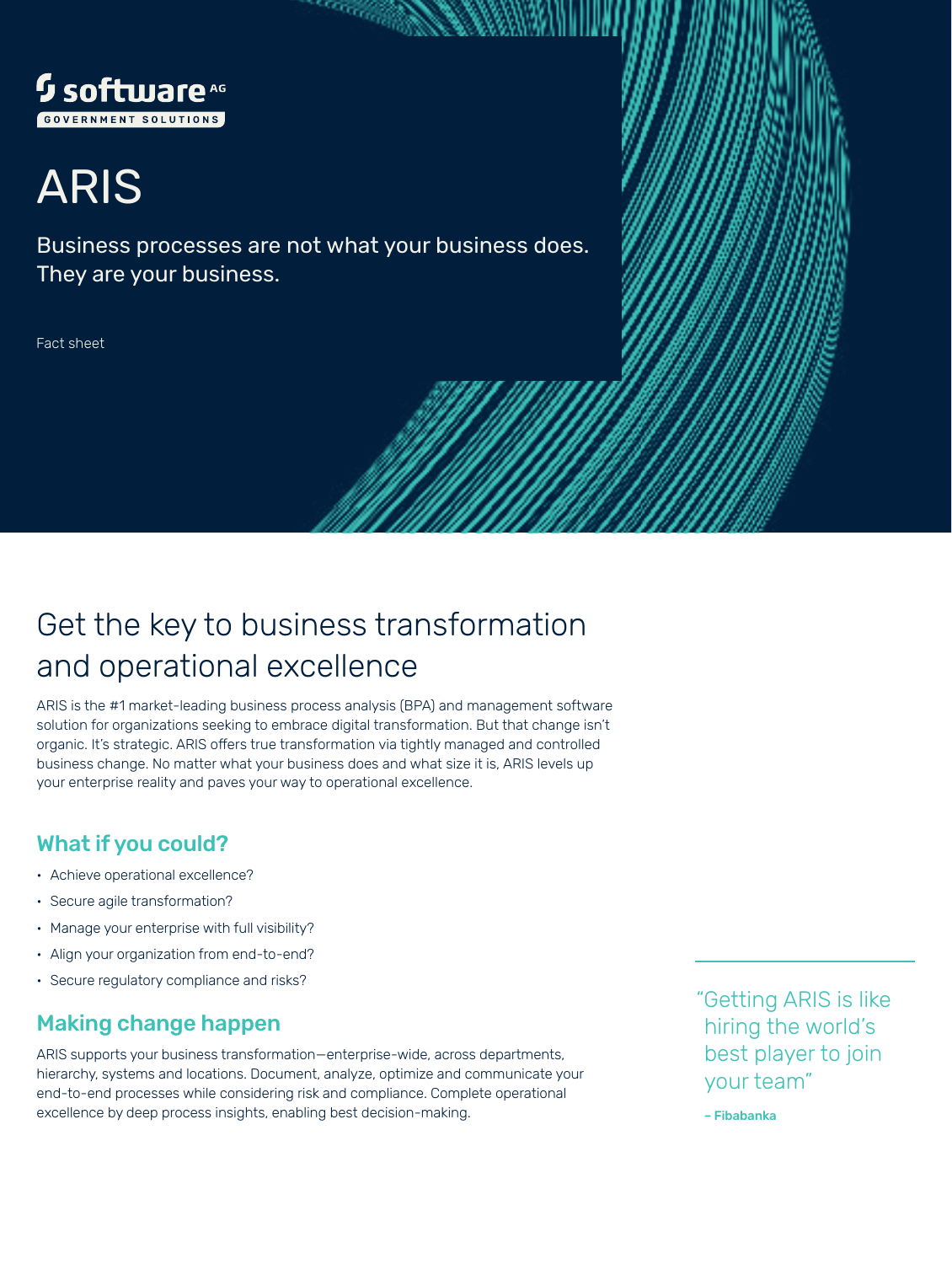Learn more on **[ariscloud.com](https://ariscloud.com/)** and start your [free trial now](https://ariscloud.com/aris-basic/)!

#### ARIS Basic

- Perfect for starting process design
- Easy to use
- Fast results

#### ARIS Advanced

- Next stage in productivity
- Most powerful design & reporting options
- Flexible reporting

#### ARIS Enterprise

- Your enterprise-wide cloud
- Firsthand top-notch innovations
- Enjoy professional ARIS capabilities and customize with extensions

The Enterprise edition can be customized to your needs with ARIS Extensions: Risk & Compliance, Rollout Add-ons, Simulation, SAP® Solutions, Premium Document Storage, SharePoint Integration, 3<sup>rd</sup> Party Integration, Robotic Process Automation

#### **About ARIS**

- ARIS combines best-of-breed business process analysis, process mining and compliance
- Based on 25+ years of business process experience
- Trusted by more than 10 million end users and 10,000+ customers

Biggest BPM community worldwide with more than 600,000 fellow ARIS users on [www.ariscommunity.com](https://www.ariscommunity.com/)

"ARIS enabled us to [...] identify areas of potential improvement much faster"

– Hermes

## ARIS fits all your needs with comprehensive capabilities

Mature capabilities support your business and stakeholders for all their plans.

#### Bring strategy to life

Design, analyze, optimize, and communicate business processes to achieve excellence of your business. Through more efficient processes, ARIS enables to respond to changing business and market requirements more quickly.

#### Make sure everyone is on the same page and changes are managed.

Rollout and change management is a crucial aspect in every successful transformation. To achieve such a successful transformation, operating procedures and policies—stored and shared in a single source of truth—must be rolled out to your entire organization.

#### Bring processes to life

Business automation provides a set of tools that help to automate business processes. This includes RPA as a general technological approach but also processdriven SAP and IoT management.

#### Get in-depth business insights

ARIS Process Mining provides a comprehensive set of capabilities to measure and control the actual execution of processes. It allows you to automatically discover endto-end processes and map them with process design for process conformance checking and tracking adoption rates.

#### Be in total control of your business

ARIS enables risk and compliance management through flexible implementation and efficient operation of an enterprise-wide system.

#### Align business and enterprise architecture

Enterprise Architecture Management enables the design, analysis and transformation of the enterprise architecture. Record and plan IT assets like applications, technologies or information in conjunction with business processes.

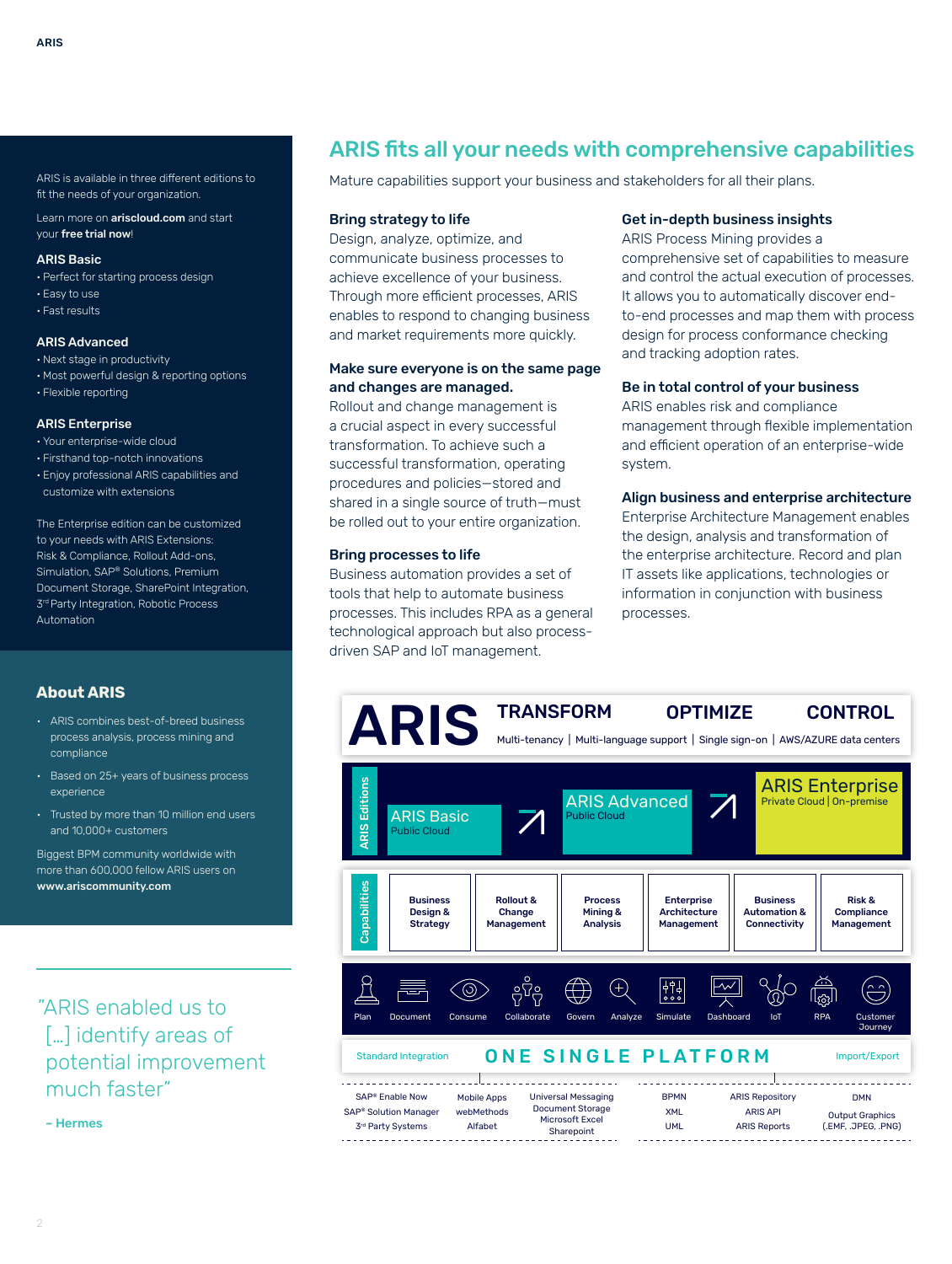

ARIS offers extensive modeling and dashboarding capabilities. Bring strategy to life with ARIS.



Get in-depth business insights and make the right decisions with ARIS Process Mining

"We opted for ARIS because it was the most complete tool. That gave us more guarantees."

– Telefónica



#### **ARIS extensions**

You can extend ARIS Enterprise just as you need it—according to your needs and projects. The ARIS extensions are here to support your expert use cases.

**Risk & Compliance** adds capabilities for integration of regulatory demands & operational risks into a single approach and Internal Control System (ICS).

**Rollout Add-ons** set up and manage confirmation workflows.

**Simulation** adds capabilities to test whatif scenarios and get information about bottlenecks & improvement potentials.

**SAP<sup>®</sup> Solutions** adds capabilities to support holistic implementation & rollout of SAP projects, testing, communication, training & go-live support.

**Premium Document Storage** allows ARIS to be used for storage of up to 1 million documents.

**SharePoint Integration** supports users to work with SharePoint and ARIS in an integrated manner.

**3<sup>rd</sup> Party Integration** allows integration with 3<sup>rd</sup> party applications based on an API.

**Robotic Process Automation** adds a "workforce" of software robots to automate repetitive manual tasks and processes, fully integrated into your process landscape, and working in an unattended mode.